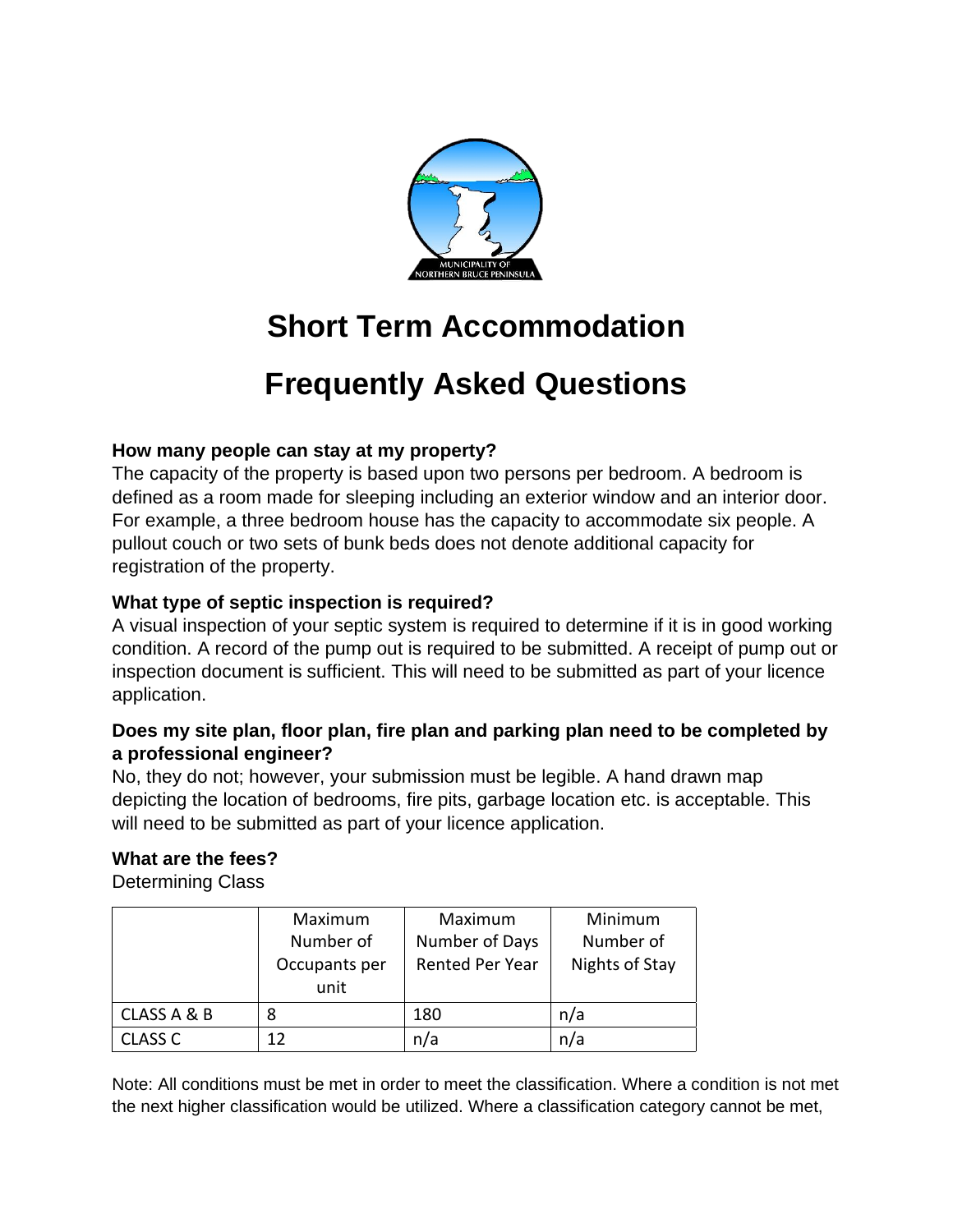the STA would not be permitted without approval of a site-specific zoning by-law amendment. If the STA receives zoning approval, the Class C requirements would be required to be met.

Fees

| <b>CLASSIFICATION</b> | <b>REGISTRATION FEE (\$)</b><br><b>PER UNIT</b> | RENEWAL FEE (\$) |
|-----------------------|-------------------------------------------------|------------------|
| Class A & B           | 500                                             | 500              |
| Class C               | 1500                                            | 1500             |

Other:

| <b>TYPE</b>                                | FEE (\$) PER UNIT                |  |
|--------------------------------------------|----------------------------------|--|
| <b>STA Inspection</b>                      | 500                              |  |
| <b>STA Re-inspection Fee</b>               | 250                              |  |
| <b>Class A Complaint Investigation Fee</b> | 300                              |  |
| Class B and C Complaint Investigation      | 300 first, 450 second, 600 third |  |
| Fee                                        |                                  |  |

**\*Fees will be waived until December 31st, 2021 (registration and STA inspection fees). Please note if you have not applied by January 1st, 2022, registration and inspection fees will be applied.** 

#### **What type of insurance is required?**

The property owner must at hold Liability Insurance of at least not less than \$2 million dollars per occurrence for property damage and bodily injury.

#### **Who is a responsible person?**

A responsible person is someone who is located within one hour of the property and is available for emergency calls. This can be a licensed property manager; however, the Municipality requires the property manager's contact information.

## **What happens after registration?**

After submitting your application through [https://ca.cloudpermit.com/login,](https://ca.cloudpermit.com/login) the Municipality will validate the information and review your application. Staff will contact either the owner or applicant to schedule an inspection.

If the application is approved, a registration number will be generated and emailed to the licensee, along with a STA Manual PDF which should be posted inside the STA at all times.

The Municipality can deny an application based on the eligibility criteria and will inform the applicant of its intention to deny the registration. No one is eligible to register or renew a short term rental if the application was denied or revoked in the last 12 months.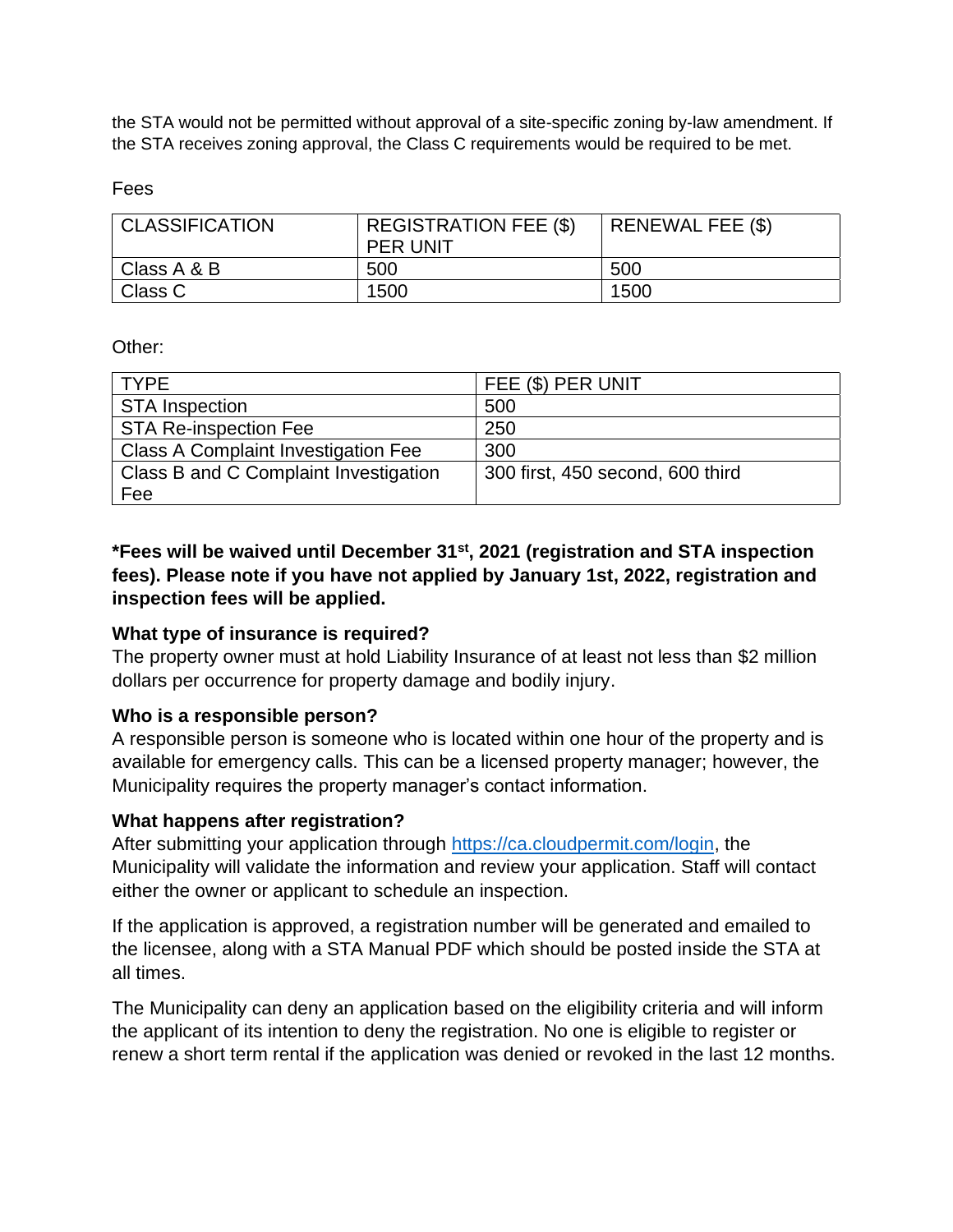## **What do I do after I am licensed?**

Once registered as a short-term rental operator, you must:

- provide guests information about the property manager and instructions on how to contact 911 emergency services
- provide guests with an emergency exit plan
- keep the following records related to the short term rental and provide to the Municipality upon request:
	- $\circ$  the number of nights the short term rental was rented
	- o the nightly and total price charged for each rental
	- $\circ$  the rental type (the entire home rental or single room rental)

The licensee shall be responsible for ensuring that the use of the short term accommodation unit shall not include:

- parties
- the lighting or discharging of fireworks
- exceeding occupancy limits in the unit or on the property
- use of outdoor speakers
- liability Insurance of not less than \$2 million dollars per occurrence for property damage and bodily injury
- parking must be adequately provided on a per bedroom basis
- garbage must be stored in an enclosed area at all times other than during garbage collection at which time garbage must be contained in appropriate containers for collection
- must display the STA manual inside the STA dwelling or dwelling unit
- must post ownership information inside and outside unit at all times
- must post how many occupants are allowed within the STA premise

## **My property is currently not in a residential zone, what do I do?**

Generally, all existing STAs that were in operation prior to the passing of the STA Bylaw will be considered a legal non-conforming use and "grandfathered," even if they do not comply with the provisions of the new Zoning By-law. STAs that were in existence prior to the new By-law are grandfathered and can continue to operate, whereas a new STA would not be permitted in those areas. New STAs are permitted in R1 and R2 zones only.

If the legal non-conforming status of a property were in question, an owner would need to provide proof that he/she were operating as an STA prior to the by-law being passed (records of rentals, proof of income, etc.).

## **I'm selling my property, what do I do?**

A license is non-transferable with the sale of a property. The licensee must notify the Municipality within 15 days of any changes such as:

• change in business name